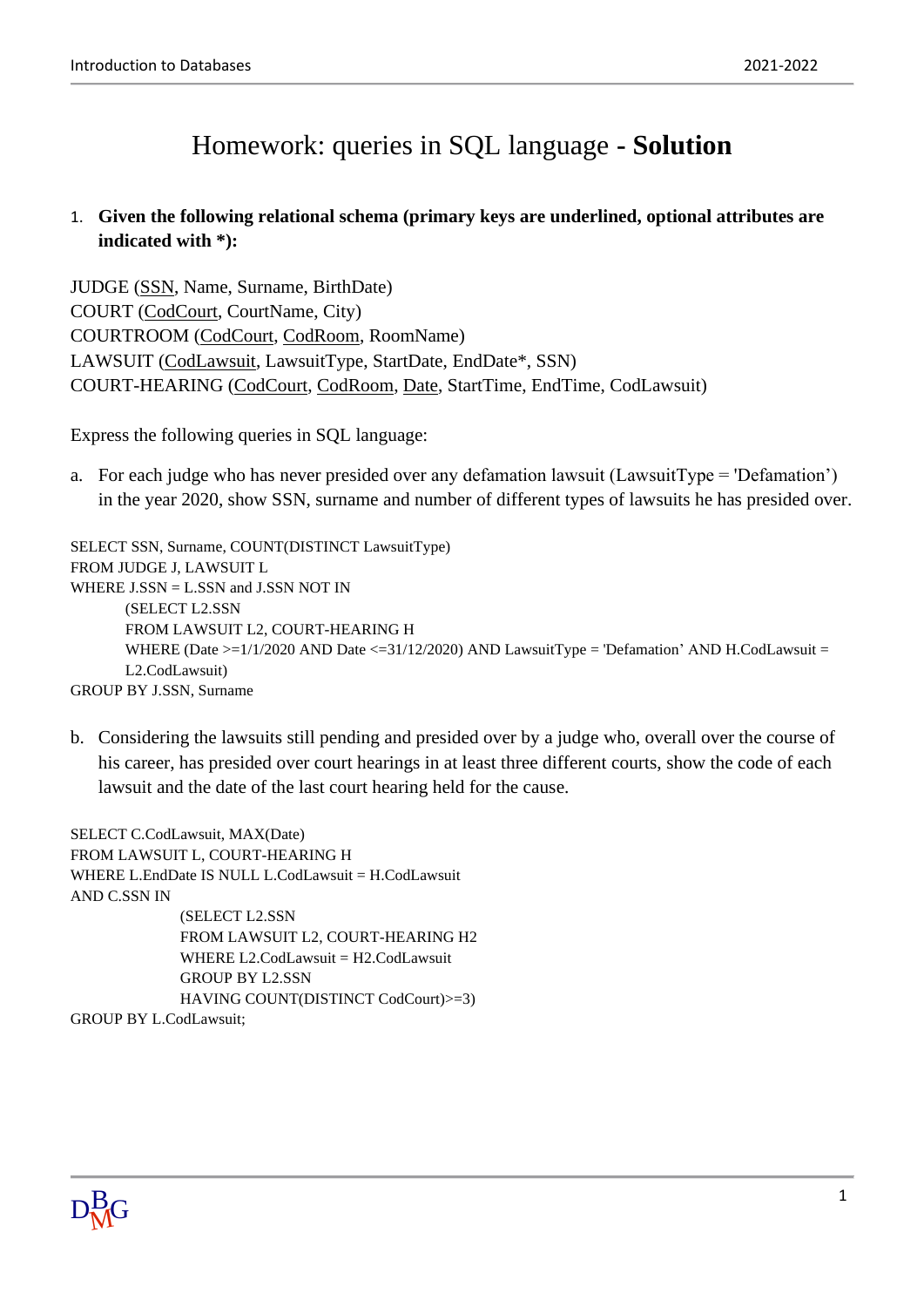c. Show name, surname and birthdate of each judge who has presided over court hearings in *every* court, in which (i.e. in each of which) at least 50 divorce lawsuits (LawsuitType = 'Divorce'). have been discussed.

```
SELECT DISTINCT J.Name, J.Surname, J.BirthDate
FROM JUDGE J, COURT-HEARING H, LAWSUIT L
WHERE J.SSN = L.SSN AND H.CodLawsuit = L.CodLawsuit
AND H.CodCourt IN
             (SELECT H2.CodCourt
             FROM COURT-HEARING H2, LAWSUIT L2
             WHERE H2.CodLawsuit = L2.CodLawsuit
             AND L2.LawsuitType = 'Divorce'
             GROUP BY H2.CodCourt
             HAVING COUNT(DISTINCT H2.CodLawsuit) >= 50)
GROUP BY J.SSN, J.Name, J.Surname, J.BirthDate
HAVING COUNT(DISTINCT CodCourt) =
             (SELECT COUNT(DISTINCT CodCourt)
             FROM COURTROOM CR
             WHERE CR.CodCourt IN
                           (SELECT H3.CodCourt
                           FROM COURT-HEARING H3, LAWSUIT L3
                           WHERE H3.CodLawsuit = L3.CodLawsuit
                           AND L3.LawsuitType = 'Divorce'
                           GROUP BY H3.CodCourt
                           HAVING COUNT(DISTINCT H3.CodLawsuit) >= 50));
```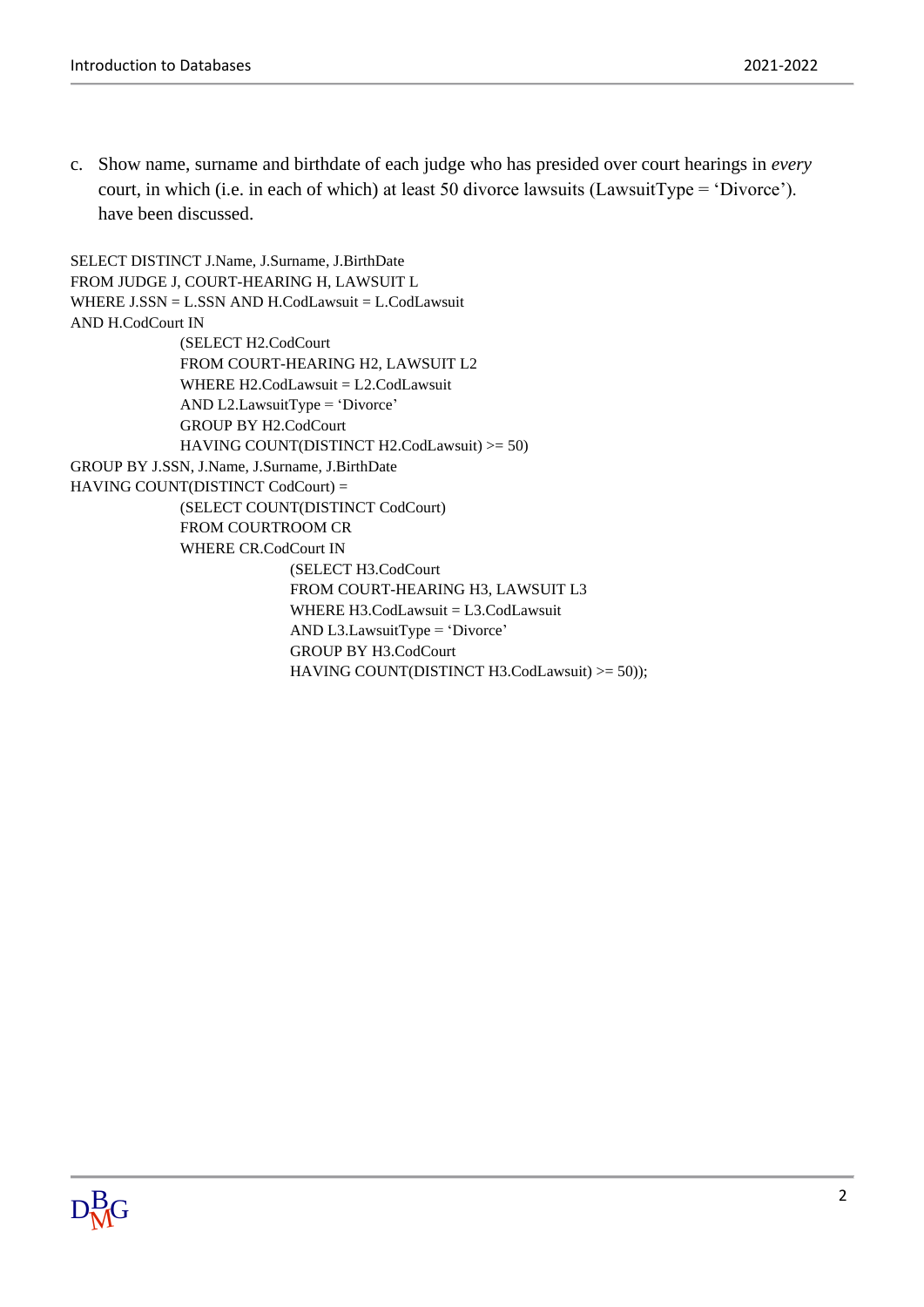2. **Given the following relational schema (primary keys are underlined, optional attributes are indicated with \*):**

TRAINER (SSN, NameT, Surname, City) GYM (CodG, NameG, Address, City) SPECIALTY (CodS, NameS, Description) LESSON (SSN, CodG, Date, CodS, ParticipantsNumber)

Express the following queries in SQL language:

a. For each gym in Turin where Judo lessons (NameS="Judo") have been given by at least 5 different trainers, but yoga lessons have never been given (NameS="Yoga"), show the name of the gym and the number of different trainers who have given lessons (of each specialty, not just judo) there.

SELECT NameG, COUNT(DISTINCT SSN) FROM GYM G, LESSON L WHERE City = 'Turin' G.CodG =L.CodG AND G.CodG IN (SELECT CodG FROM LESSON L, SPECIALTY S WHERE NameS = 'Judo' AND L.CodS = S.CodS GROUP BY CodG HAVING COUNT (DITINCT SSN >=5) AND G.CodG NOT IN (SELECT CodG FROM LESSON L, SPECIALTY S WHERE NameS = 'Yoga' AND L.CodS = S.CodS) GROUP BY P.CodG, NameG